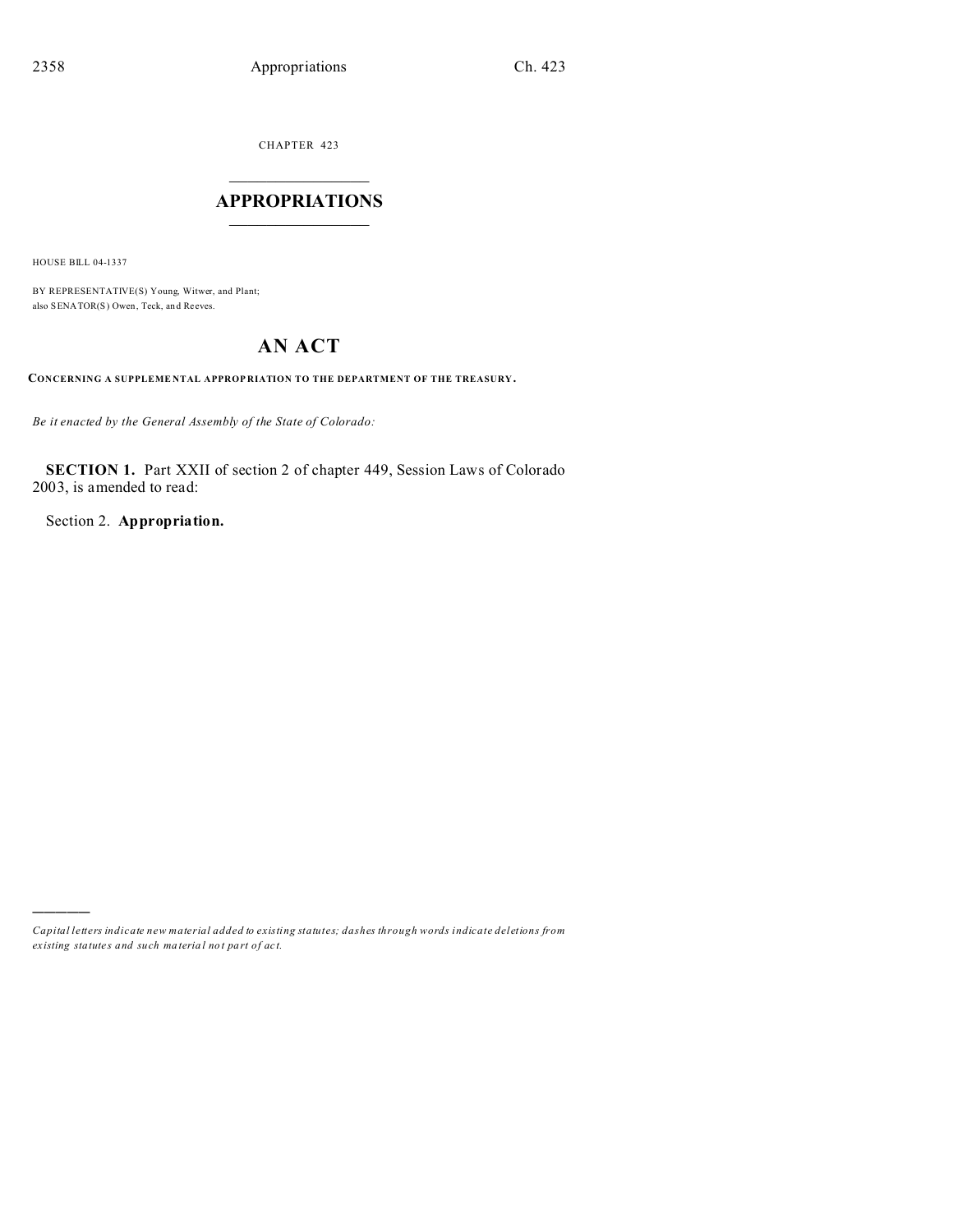|          |       | APPROPRIATION FROM |               |              |               |              |  |
|----------|-------|--------------------|---------------|--------------|---------------|--------------|--|
| ITEM &   | TOTAL | GENERAL            | GENERAL       | CASH         | CASH          | FEDERAL      |  |
| SUBTOTAL |       | <b>FUND</b>        | <b>FUND</b>   | <b>FUNDS</b> | <b>FUNDS</b>  | <b>FUNDS</b> |  |
|          |       |                    | <b>EXEMPT</b> |              | <b>EXEMPT</b> |              |  |
|          |       |                    |               |              |               |              |  |

**PART XXII**

**DEPARTMENT OF THE TREASURY**

### **(1) ADMINISTRATION<sup>187</sup>**

| Personal Services        | 1,100,042    |
|--------------------------|--------------|
|                          | $(16.0$ FTE) |
| Health, Life, and Dental | 55,089       |
| Short-term Disability    | 2,027        |
| Salary Survey and Senior |              |
| <b>Executive Service</b> | 39,828       |
| Operating Expenses       | 116,731      |
| Legal Services for $330$ |              |
| 1632 hours               | 20,061       |
|                          | 99,247       |
| Purchase of Services     |              |
| from Computer Center     | 3,245        |
|                          | 3,325        |
| Payment to Risk          |              |
| Management and           |              |
| Property Funds           |              |
|                          |              |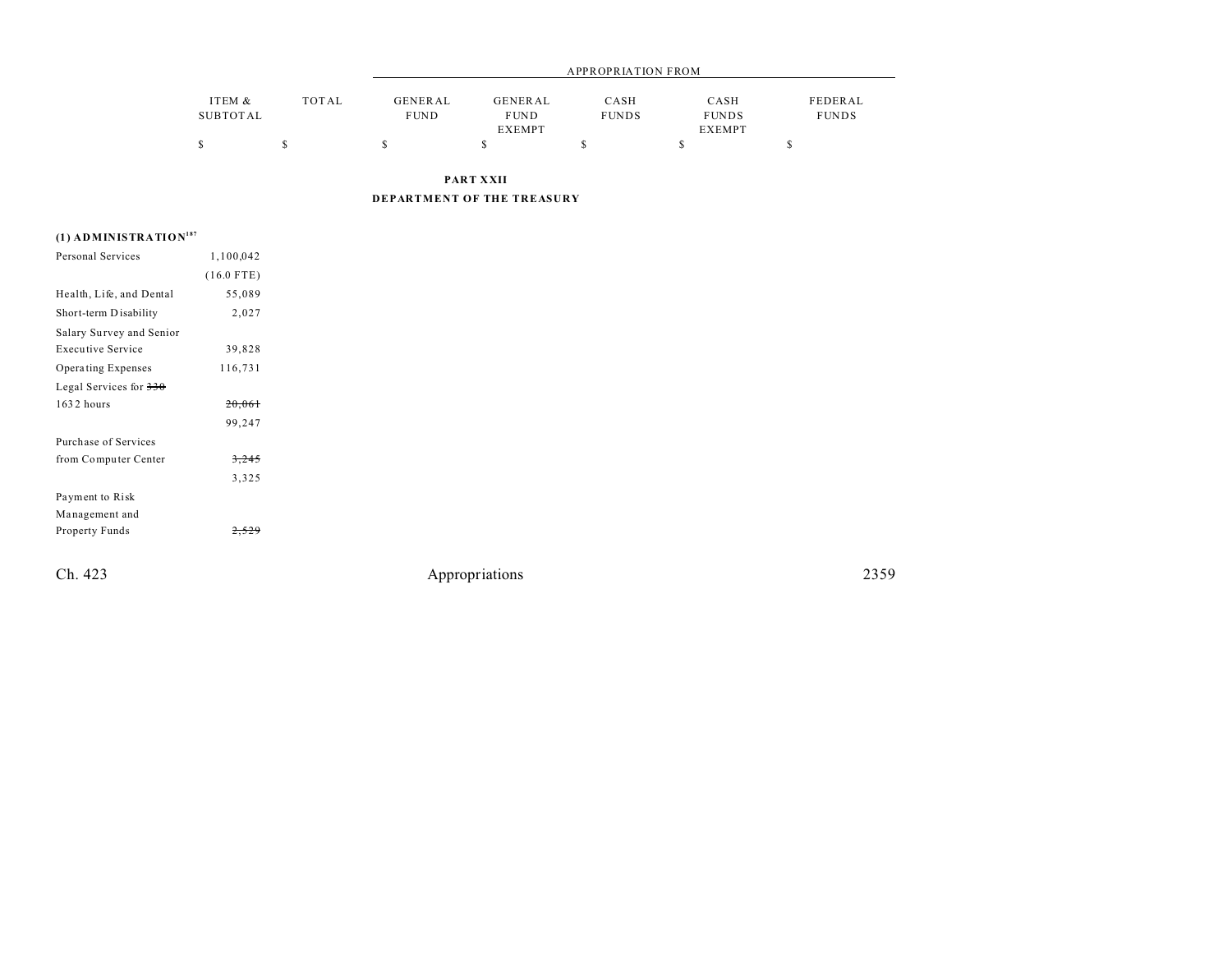## Ch. 423 Appropriations

|                          |                           |             | <b>APPROPRIATION FROM</b> |                                                |                        |                                       |                         |  |
|--------------------------|---------------------------|-------------|---------------------------|------------------------------------------------|------------------------|---------------------------------------|-------------------------|--|
|                          | ITEM &<br><b>SUBTOTAL</b> | TOTAL       | GENERAL<br><b>FUND</b>    | <b>GENERAL</b><br><b>FUND</b><br><b>EXEMPT</b> | CASH<br><b>FUNDS</b>   | CASH<br><b>FUNDS</b><br><b>EXEMPT</b> | FEDERAL<br><b>FUNDS</b> |  |
|                          | \$                        | $\mathbb S$ | \$                        | S                                              | \$                     | \$                                    | \$                      |  |
|                          | 2,491                     |             |                           |                                                |                        |                                       |                         |  |
| Capitol Complex Leased   |                           |             |                           |                                                |                        |                                       |                         |  |
| Space                    | 40,686                    |             |                           |                                                |                        |                                       |                         |  |
|                          | 35,693                    |             |                           |                                                |                        |                                       |                         |  |
| Third Party Audit        |                           |             |                           |                                                |                        |                                       |                         |  |
| <b>Contract Services</b> | 600,000                   |             |                           |                                                |                        |                                       |                         |  |
| Discretionary Fund       | $5,000^{\rm a}$           |             |                           |                                                |                        |                                       |                         |  |
|                          |                           | 1,985,238   | 790,310                   |                                                | 1,194,928              |                                       |                         |  |
|                          |                           | 2,059,473   | 717,784                   |                                                | 1,341,689 <sup>b</sup> |                                       |                         |  |

<sup>a</sup> This amount is included for purposes of complying with the limitation on state fiscal year spending imposed by Article X, Section 20 of the State Constitution. This amount is continuously appropria ted by a permanent statute or constitu tional provision a nd is not su bject to the limitation on General Fund appropriations as set forth in Section 24-75-201.1, C.R.S.

<sup>b</sup> Of this amount, \$643,135 \$715,103 shall be from the principal balance of the Unclaimed Property Trust Fund pursuant to Section 38-13-116.5, C.R.S., and <del>\$551,793</del> \$62 6,58 6 shall be from cash management transaction fees assessed by the State Treasurer in accordance with Section 24-36 -120, C.R.S. Of the amount from the principal balance of the Unclaimed Property Trust Fund, \$600,000 shall be from revenues that are collected by third party auditors on behalf of the State Treasurer.

#### **(2) SPECIAL PUR POSE**

Senior Citizen Property Tax Exemption 56,600,000

56,600,000 56,600,000<sup>a</sup>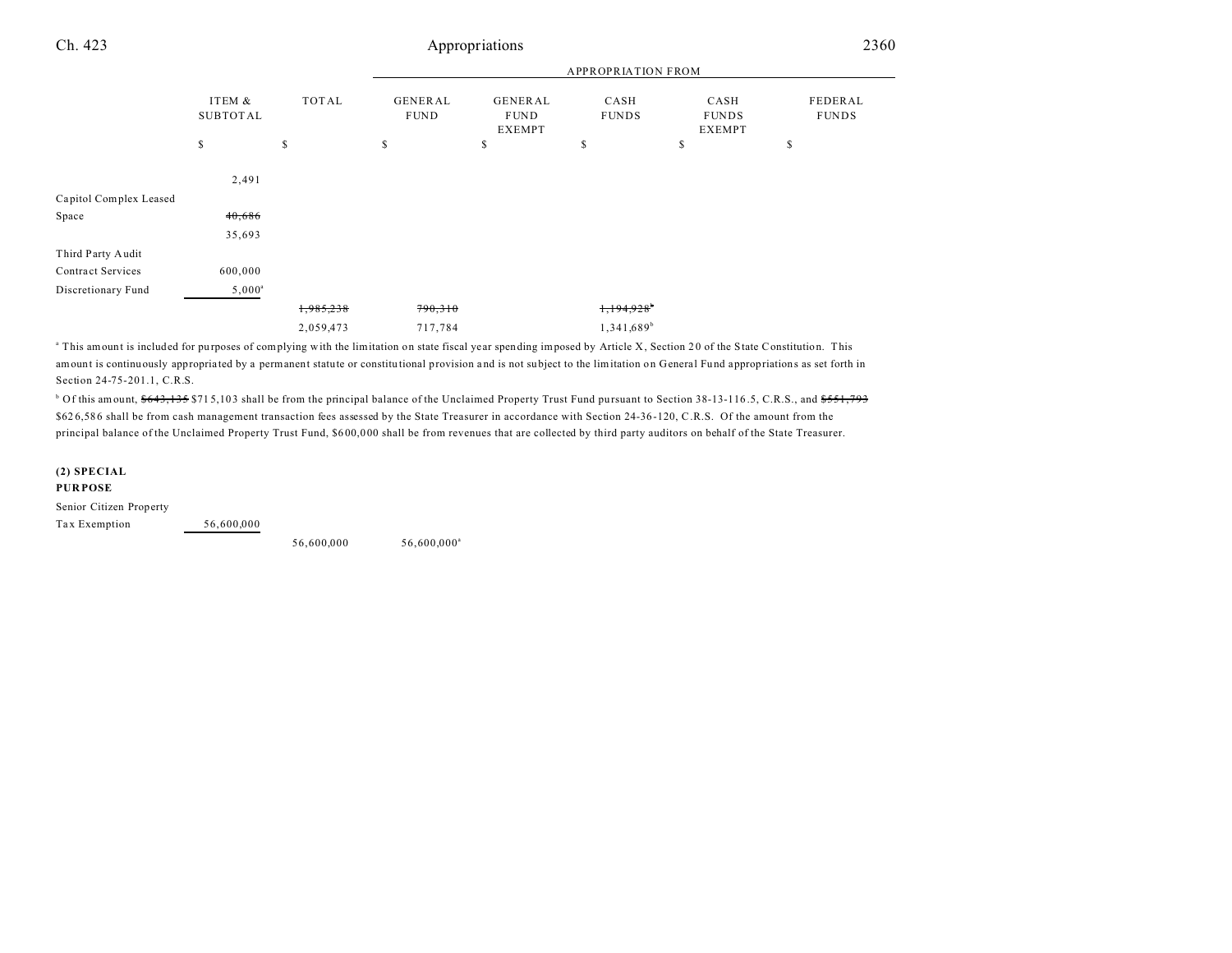<sup>a</sup> Pursuant to the provisions of Article X, Section 3.5 of the state constitution approved by voters at the 2000 General Election, this amount is not subject to the limitation on General Fund appropriations as set forth in Section 24-75-201.1, C.R.S.

| (3) UNCLAIMED PROPERTY PROGRAM |             |         |                      |
|--------------------------------|-------------|---------|----------------------|
| Personal Services              | 609.939     |         |                      |
|                                | $(9.5$ FTE) |         |                      |
| <b>Operating Expenses</b>      | 196.617     |         |                      |
| Leased Space                   | 71.444      |         |                      |
|                                |             | 878,000 | 878,000 <sup>a</sup> |

a This amount shall be from the principal balance of the Unclaimed Property Trust Fund pursuant to Section 38-13-116.5, C.R.S.

#### **(4) FIRE AND POLICE PENSION ASSOCIATION<sup>188</sup>**

| Unfunded Liability - Old |              |              |                           |
|--------------------------|--------------|--------------|---------------------------|
| Hire Plans               | 25, 321, 079 |              |                           |
| Volunteer Firefighter    |              |              |                           |
| Retirement Plans         | 3.760.894    |              |                           |
|                          | 3,622,551    |              |                           |
| Volunteer Death and      |              |              |                           |
| <b>Disability</b>        | 30,000       |              |                           |
|                          |              | 29, 111, 973 | 29, 111, 973 <sup>*</sup> |
|                          |              | 28,973,630   | 28,973,630 <sup>a</sup>   |

<sup>a</sup> This amount is included for purposes of complying with the limitation on state fiscal year spending imposed by Article X, Section 20 of the State Constitution. This amount is continuously appropria ted by a permanent statute or constitu tional provision a nd is not su bject to the limitation on General Fund appropriations as set forth in Section 24-75-201.1, C.R.S.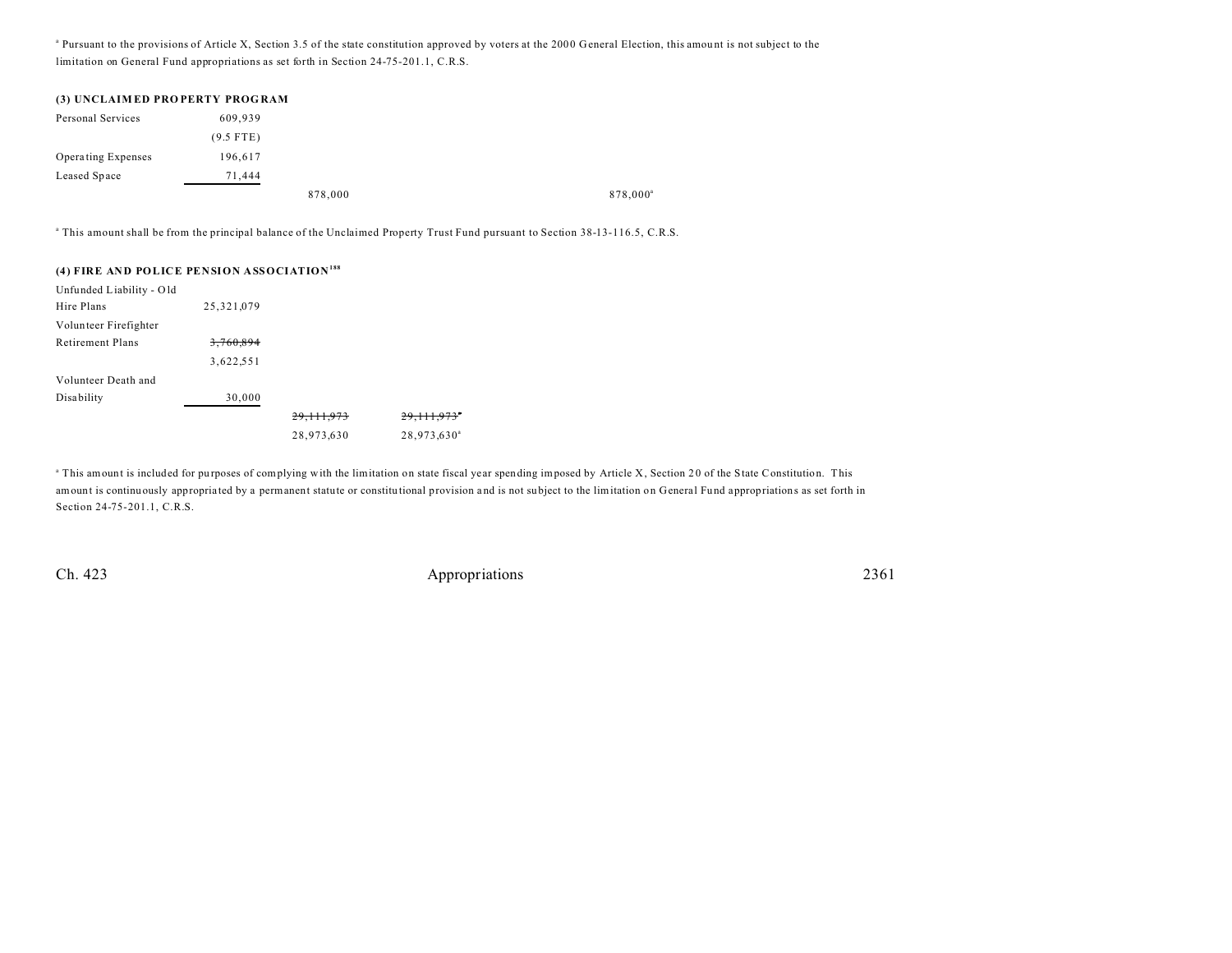| Ch. 423                                                                                                                                                                                                                                                                                                                                                                                    |                           |               | Appropriations                | 2362                                           |                      |                                       |                                |
|--------------------------------------------------------------------------------------------------------------------------------------------------------------------------------------------------------------------------------------------------------------------------------------------------------------------------------------------------------------------------------------------|---------------------------|---------------|-------------------------------|------------------------------------------------|----------------------|---------------------------------------|--------------------------------|
|                                                                                                                                                                                                                                                                                                                                                                                            |                           |               |                               |                                                |                      |                                       |                                |
|                                                                                                                                                                                                                                                                                                                                                                                            | ITEM &<br><b>SUBTOTAL</b> | TOTAL         | <b>GENERAL</b><br><b>FUND</b> | <b>GENERAL</b><br><b>FUND</b><br><b>EXEMPT</b> | CASH<br><b>FUNDS</b> | CASH<br><b>FUNDS</b><br><b>EXEMPT</b> | <b>FEDERAL</b><br><b>FUNDS</b> |
|                                                                                                                                                                                                                                                                                                                                                                                            | \$                        | \$            | $\mathbb S$                   | \$                                             | \$                   | \$                                    | \$                             |
| (5) APPROPRIATED<br><b>COUNTIES</b>                                                                                                                                                                                                                                                                                                                                                        |                           | 154,225,000   |                               |                                                |                      | 154,225,000 <sup>a</sup>              |                                |
| <sup>a</sup> This amount represents the funds given to counties pursuant to Section 43-4-207, C.R.S. For purposes of complying with the limitation on state fiscal year spending<br>imposed by Article X, Section 20 of the State Constitution, these moneys are included for informational purposes as they are appropriated by a permanent statute or<br>constitutional provision.       |                           |               |                               |                                                |                      |                                       |                                |
| (6) APPROPRIATED<br><b>MUNICIPALITIES</b>                                                                                                                                                                                                                                                                                                                                                  |                           | 100,968,000   |                               |                                                |                      | 100,968,000 <sup>a</sup>              |                                |
| <sup>a</sup> This amount represents the funds given to municipalities pursuant to Section 43-4-208, C.R.S. For purposes of complying with the limitation on state fiscal year<br>spending imposed by Article X, Section 20 of the State Constitution, these moneys are included for informational purposes as they are appropriated by a permanent<br>statute or constitutional provision. |                           |               |                               |                                                |                      |                                       |                                |
| <b>TOTALS PART XXII</b>                                                                                                                                                                                                                                                                                                                                                                    |                           |               |                               |                                                |                      |                                       |                                |
| $(TREASURY)^{2,3}$                                                                                                                                                                                                                                                                                                                                                                         |                           |               |                               |                                                |                      | $$255,193,000$ <sup>b</sup>           |                                |
|                                                                                                                                                                                                                                                                                                                                                                                            |                           | \$343,704,103 | \$86,291,414 <sup>a</sup>     |                                                | \$2,219,689          |                                       |                                |
|                                                                                                                                                                                                                                                                                                                                                                                            |                           |               |                               |                                                |                      |                                       |                                |

<sup>a</sup> Of this amount, \$85,711,973 \$85,573,630 is included as information for purposes of complying with the limitation on state fiscal year spending imposed by Article X, Section 20 of the State Constitution. As this amount is continuously appropriated by a permanent statute or constitutional provision, it is not subject to the limitation on General Fund appropriations as set forth in Section 24 -75 -20 1.1 , C.R.S.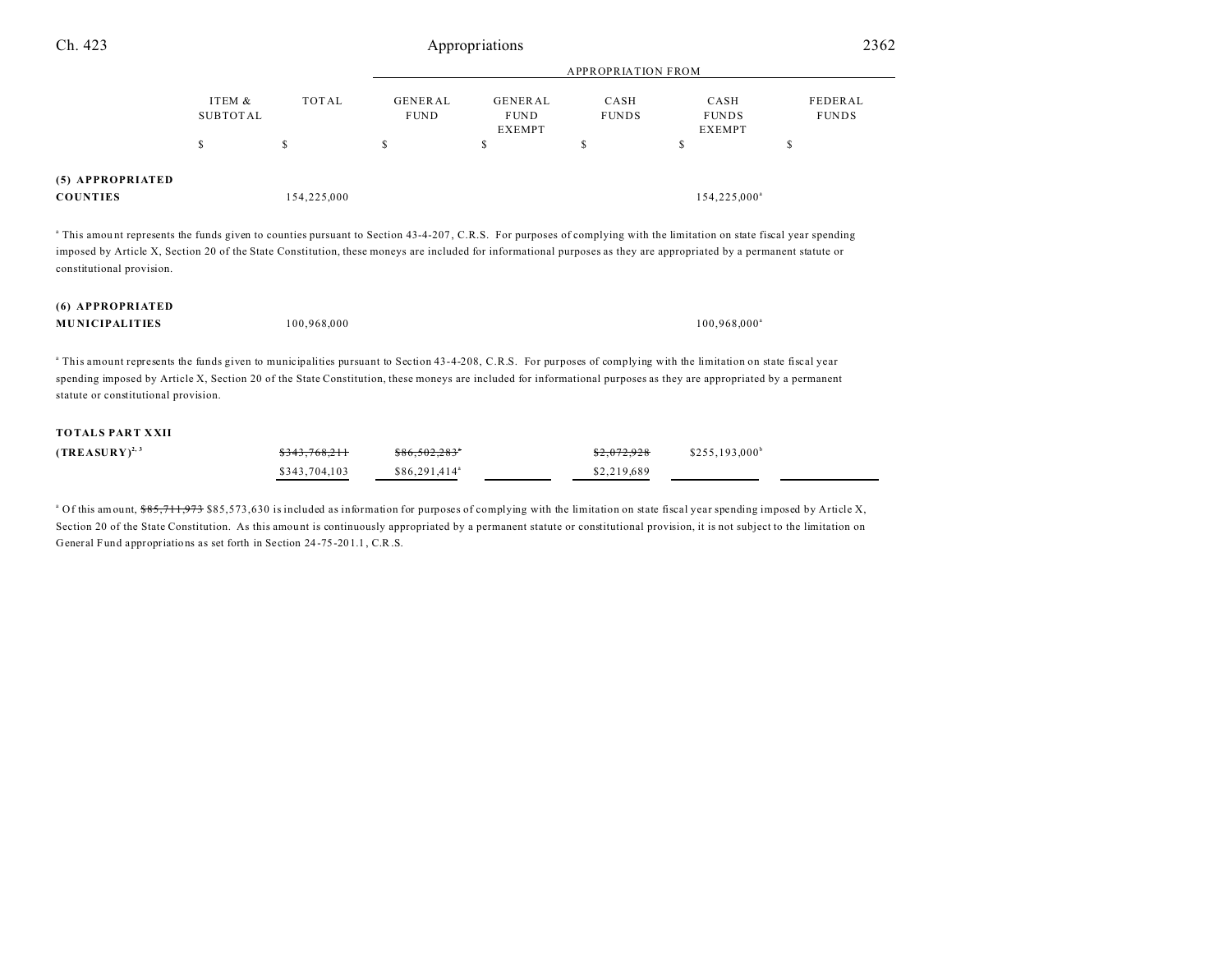<sup>b</sup> This amount is distributed to counties and municipalities from the Highway Users Tax Fund pursuant to Sections 43-4-207 and 43-4-208, C.R.S. For purposes of complying with the limitation on state fiscal year spending imposed by Article X, Section 20 of the State Constitution, these moneys are included for informational purposes as they are appropriated by a permanent statute or constitutional provision.

**FOOTNOTES** -- The following statements are referenced to the numbered footnotes throughout section 2.

- 2 All Departments, Totals -- Every department is requested to submit to the Joint Budget Committee information on the number of additional federal and cash funds exempt FTE a ssociated with any federal grants or private donations that are applied for or received during FY 2003-04. The information should include the number of FTE, the associated costs (such as workers' compensation, health and life benefits, need for additional space, etc.) that are related to the additional FTE, the direct and indirect matching requirements associated with the federal grant or donated funds, the duration of the grant, and a brief description of the program and its goals and objectives.
- 3 All Departments, Totals -- The General Assembly requ ests that copies of all reports requested in other footnotes contained in this act be delivered to the Joint Budg et Committee and the majority and minority leadership in each house of the General Assembly. Each principal department of the state sha ll produ ce its rules in a n electronic forma t that is suitable for public a ccess through electronic means. Such rules in such format shall be submitted to the Office of Legislative Legal Services for pu blishing on the Internet. It is the intent of the G eneral Assembly that this be done within existing resources.
- 187 Department of the Treasury, Administration -- The Department is requested to submit an annual report to the Joint Budget Committee on the performance of the state's investments. The report should include comparisons to relevant benchmarks and a detailed discussion of the benchmark s. This report should be submitted as a part of the Department's annu al bu dget requ est.
- 188 Department of the Treasury, Fire and Police Pension Association --These appropriations represent estimates of state payments required pursuant to Section 31-30-111 2, C.R.S. The Fire and Police Pension Association is requested to include its state funding request for each of the programs supported by state payments in the annual bud get request of the Department of the Treasury, including a narrative explanation of each program and a justification for each requested amount. Also, the Association is requested to submit an annual report of operations and investments for state supported programs to the Joint Budget Committee by Janua ry 15 of each year.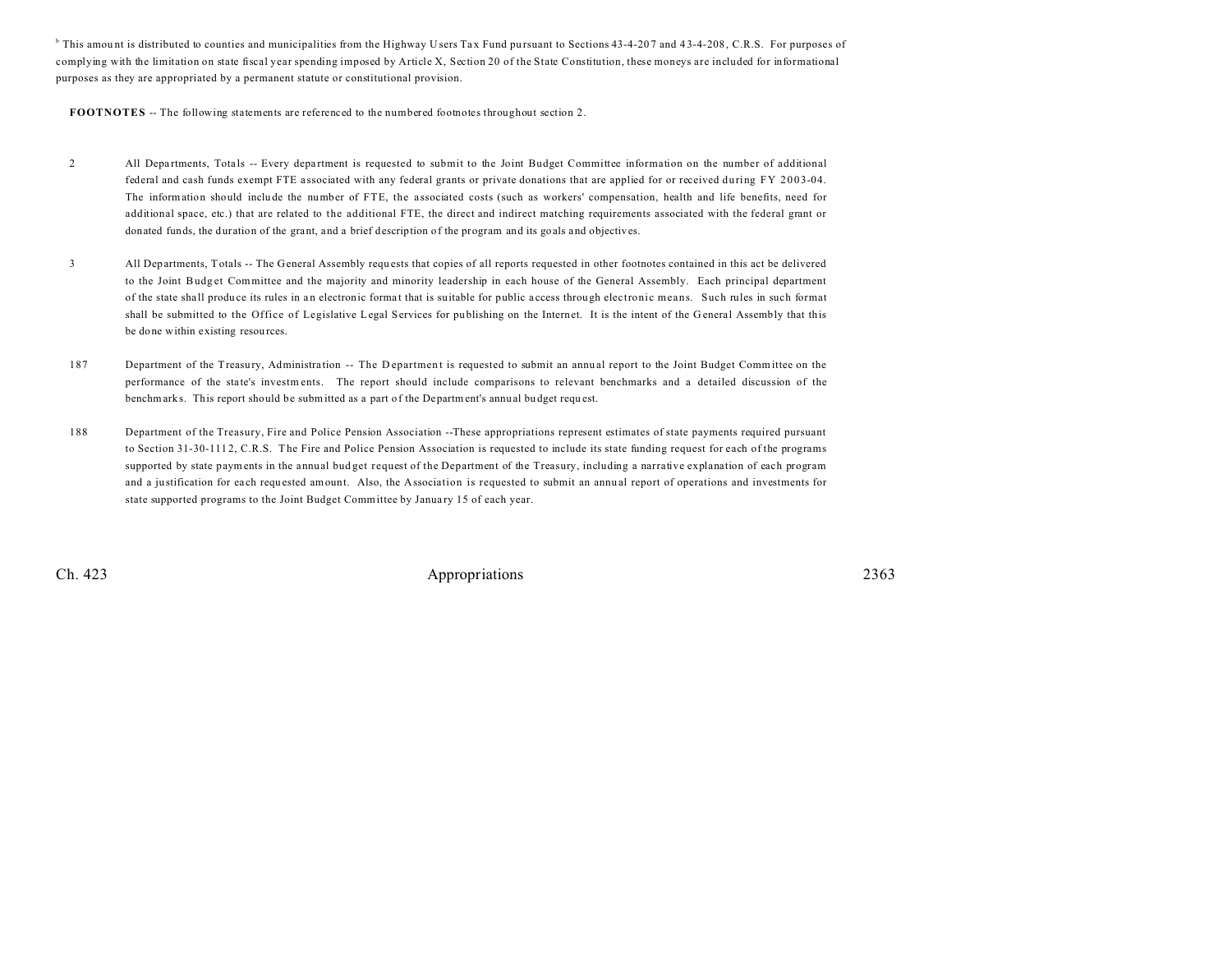## Ch. 423 Appropriations 2364

## **SECTION 2.** Section 13 of chapter 304, Session Laws of Colorado 2003, is amended to read:

Section 13. **Appropriation - adjustments to the 2003 long bill.** For the implementation of section 24-50-104 (4) (d), Colorado Revised Statutes, appropriations made in the general appropriation act, for the fiscal year beginning July 1, 2003, for health, life, and dental, shall be decreased by the sum of one hundred eighty-two thousand four hundred ninety-four dollars (\$182,494). Said sum shall be from such sources as detailed in the following table:

| Department                    | General Fund | Cash Funds   | Cash Funds Exempt | Highway Users Tax Fund | Federal Funds | Total     |
|-------------------------------|--------------|--------------|-------------------|------------------------|---------------|-----------|
| Agriculture                   | (1,080)      | (1, 486)     | $\mathbf{0}$      | $\boldsymbol{0}$       | (19)          | (2,585)   |
| Corrections                   | (42, 503)    | (73)         | (1, 485)          | $\mathbf{0}$           | $\theta$      | (44,061)  |
| Education                     | (2,087)      | (93)         | (314)             | $\mathbf{0}$           | (1,252)       | (3,746)   |
| Governor                      | (752)        | 0            | (140)             | $\boldsymbol{0}$       | (230)         | (1,122)   |
| Health Care Policy and        | (610)        | $\mathbf{0}$ | (7)               | $\boldsymbol{0}$       | (752)         | (1,369)   |
| Financing                     |              |              |                   |                        |               |           |
| Higher Education              | (1,012)      | (185)        | (115)             | $\boldsymbol{0}$       | $\mathbf{0}$  | (1,312)   |
| Human Services                | (21,358)     | (117)        | (8,171)           | $\boldsymbol{0}$       | (4,050)       | (33,696)  |
| Judicial                      | (25, 441)    | (2,329)      | $\mathbf{0}$      | $\boldsymbol{0}$       | $\mathbf{0}$  | (27,770)  |
| Labor and Employment          | $\mathbf{0}$ | (1,616)      | (948)             | $\boldsymbol{0}$       | (5,225)       | (7,789)   |
| Law                           | (863)        | (16)         | (1,779)           | $\boldsymbol{0}$       | (51)          | (2,709)   |
| Local Affairs                 | (1,221)      | (69)         | (83)              | $\boldsymbol{0}$       | (283)         | (1,656)   |
| Military and Veterans Affairs | (263)        | $\mathbf{0}$ | $\Omega$          | $\boldsymbol{0}$       | (300)         | (563)     |
| Natural Resources             | (4,792)      | (1,511)      | (5,911)           | $\boldsymbol{0}$       | (951)         | (13, 165) |
| Personnel and Administration  | (1, 813)     | (120)        | (2,591)           | $\boldsymbol{0}$       | $\theta$      | (4,524)   |
| Public Health and Environment | (1,149)      | (1, 469)     | (1, 564)          | $\boldsymbol{0}$       | (4,339)       | (8,521)   |
| Public Safety                 | (2,085)      | (499)        | (464)             | (7,155)                | (589)         | (10, 792) |
| Regulatory Agencies           | (155)        | (3,197)      | (592)             | $\boldsymbol{0}$       | $\mathbf{0}$  | (3,944)   |
| Revenue                       | (7,080)      | (356)        | (1,739)           | (1,078)                | $\mathbf{0}$  | (10, 253) |